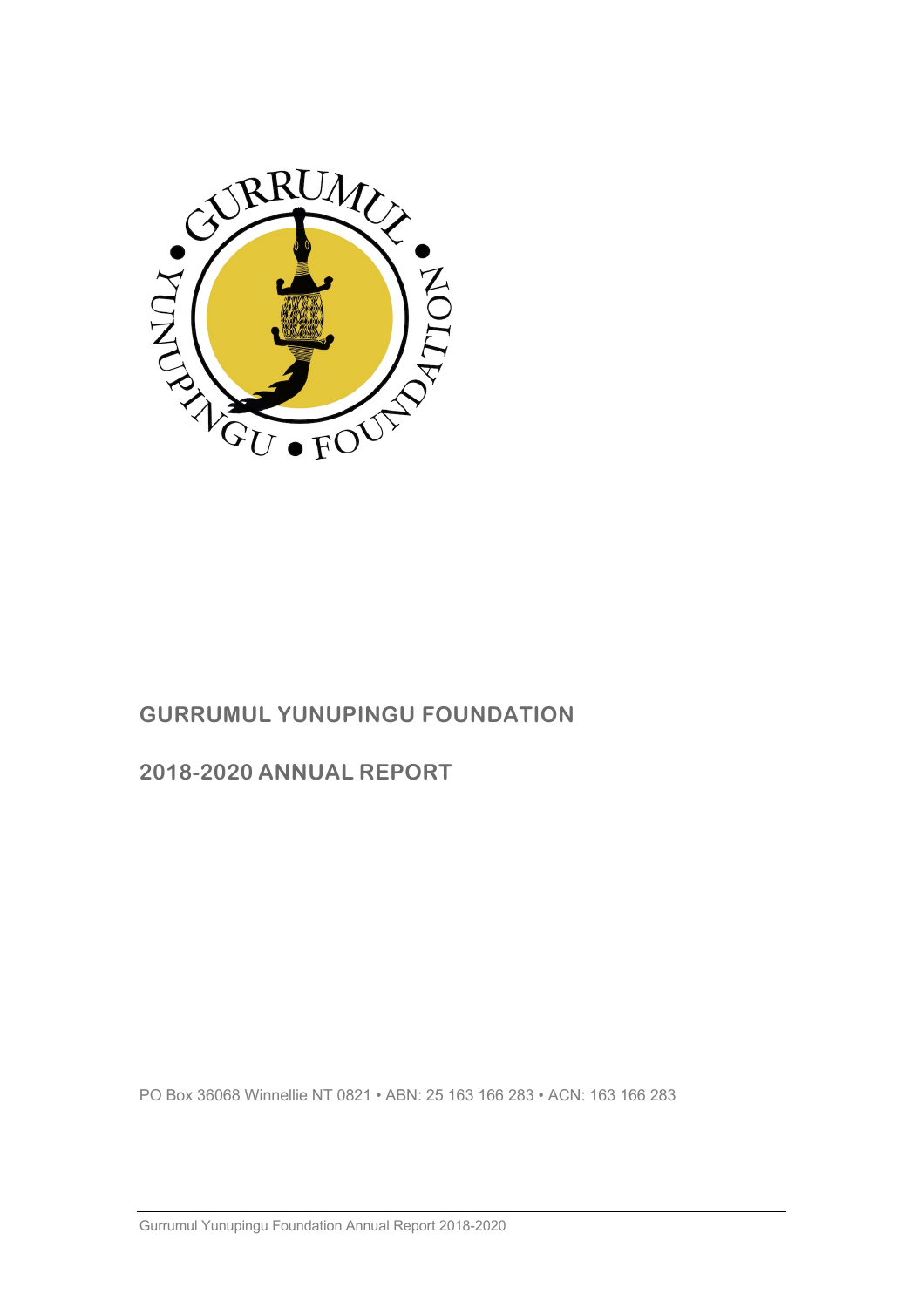#### **BUSINESS OVERVIEW**

Business name: Gurrumul Yunupingu Foundation (GYF) Business structure: Australian Public Company ABN: 25 163 166 283 ACN: 163 166 283 Business location: 11 Voyager St, Stuart Park, PO Box 36068, Winnellie NT 0821 Date established: 16<sup>th</sup> May 2013 **Directors**  Mark Grose (Chairperson and Public Officer) appointed 2013 Michael Hohnen appointed 2013 Barbara Pitman appointed 2013 Professor Fiona Stanley AC appointed 2014 Damian Trotter appointed 2015 **Committee of Management**  Mark Grose (Chairperson) appointed 2013 Michael Hohnen appointed 2013

Barbara Pitman appointed 2013

#### **SERVICES**

The Gurrumul Yunupingu Foundation provides a single service – to identify, support and resource the development of arts and cultural programs that enable remote young Indigenous people to contribute to culturally vibrant and sustainable communities.

The programs are community designed and driven, targeting the natural talents of remote young Indigenous people. It is expected that there will be very high participation rates and ongoing demand.

#### **VISION STATEMENT**

The Gurrumul Yunupingu Foundation's vision is to create greater opportunities for remote young Indigenous people to realise their full potential, and contribute to culturally vibrant and sustainable communities.

#### **ROLE**

The role of the Gurrumul Yunupingu Foundation is to identify, support and resource the development of arts and cultural programs that enable remote young Indigenous people to contribute to vibrant and sustainable communities.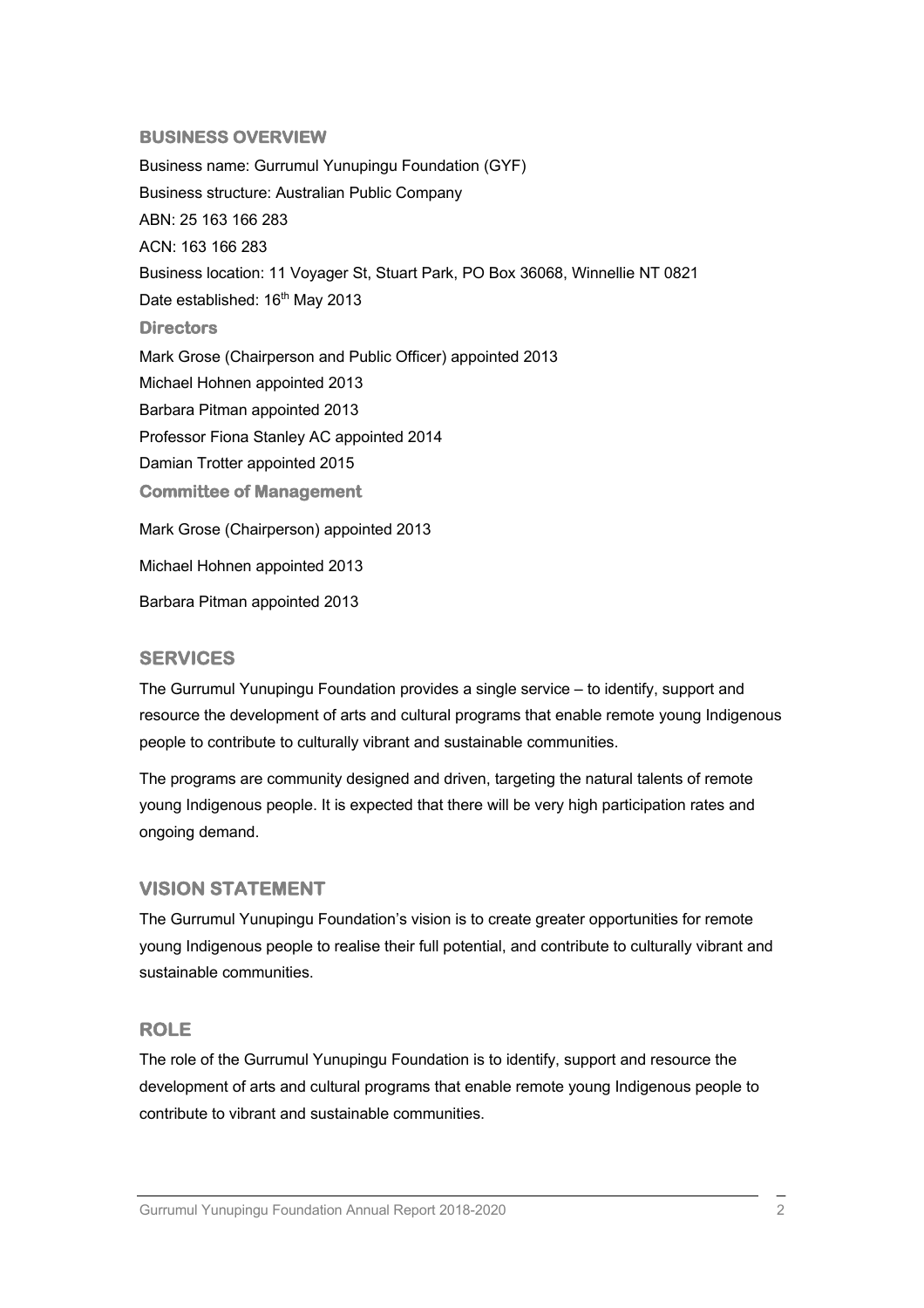## **KEY PRINCIPLES**

The Gurrumul Yunupingu Foundation believes that change can be achieved through adherence to key principles as points of difference from much current service delivery. All the Foundation programs must:

- Be community devised and driven, with long-term planning and longevity always the goal.
- Value the importance of community languages, the inherent cultural knowledge they embrace, and celebrate their use.
- Employ Indigenous artists and trainers, especially from the local communities involved in the program, alongside guest/visiting artists, specialists and trainers.
- Ensure that guest program leaders have appropriate cross-cultural awareness and knowledge, and the support of local language speakers on the ground.
- Build community capacity to continue activities, so skills remain in the community and ultimately lower the cost of delivery in remote locations. Goals and Objectives
- Find new approaches and solutions to the well documented, serious social effects of poverty, disadvantage, ill health, limited education and employment opportunities in remote Indigenous communities.
- Enable community involvement in the development of Gurrumul Yunupingu Foundation funded programs, to determine what they want, and what they are interested in.
- Commit to long-term relationships and programs within communities, avoiding the one-off or 'fly-in fly-out' delivered outside local perspectives and needs.
- Ensure all Gurrumul Yunupingu Foundation activities and programs are informed by the needs and aspirations of young Indigenous people and community leaders.
- Provide opportunities in areas where young Indigenous people might excel, and build on existing knowledge and capacities such as multi-media, IT, dance and music, arts and design, land care and conservation, cultural tourism as well as languages/interpreting (since most are multilingual).
- Compile evidence on social outcomes and benefits, collected from community networks, the wider community and service providers (e.g. local schools and health clinics).
- Provide evidence that young people are devising and initiating their own activities and engaging with community networks to secure their delivery by the Gurrumul Yunupingu Foundation.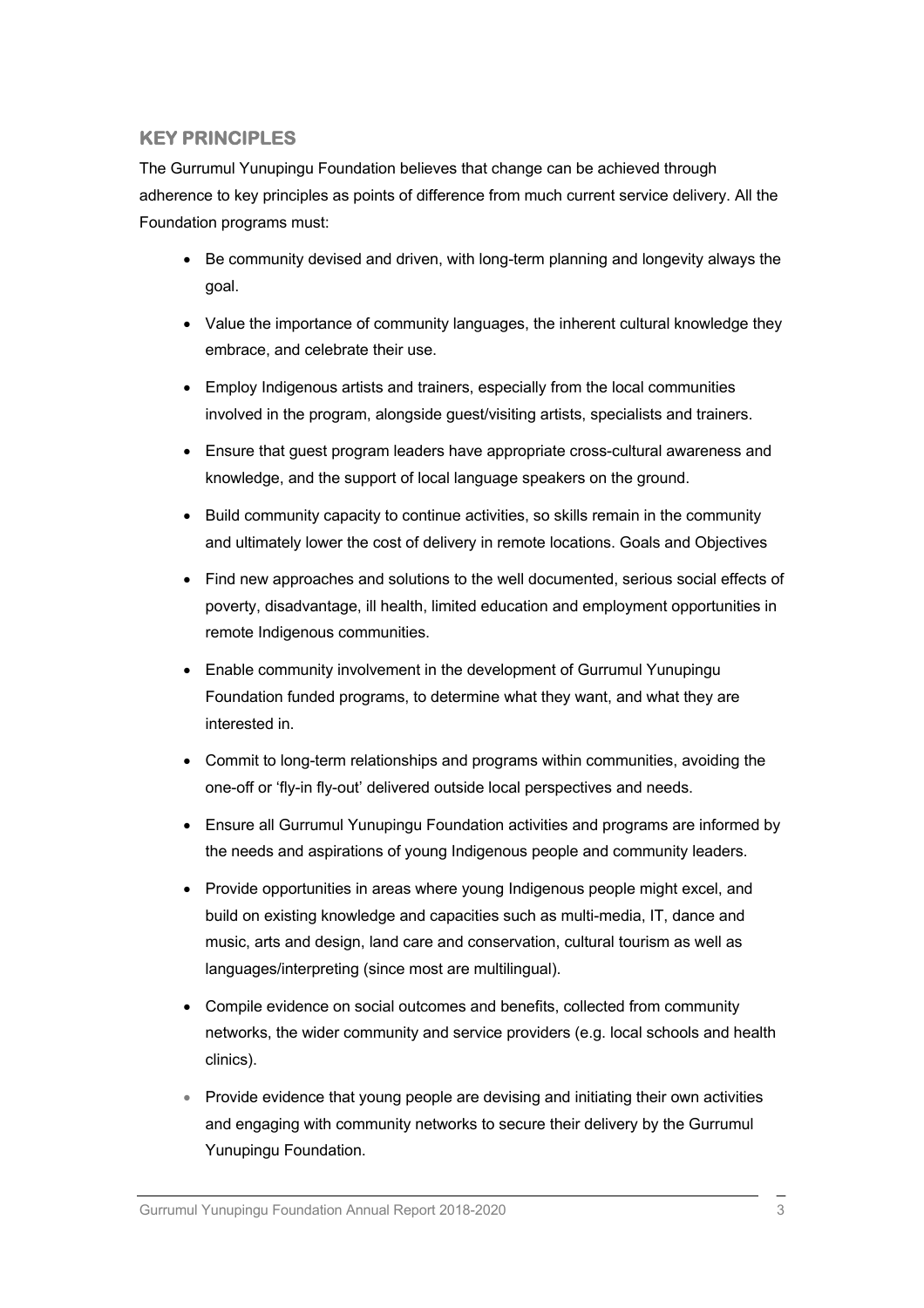## **CHAIRPERSON'S REPORT**

The past few years have thrown up some significant challenges to the Foundation in delivering existing and new programs to remote communities.

Just as we were building momentum with Barunga Beats, The Children's Songs project and Mowanjum Festival workshops, Covid struck, and programs were cancelled for 2020.

The NT and WA governments restricted non-essential work and travel into remote communities which halted Barunga Beats, and the Mowanjum workshops. The Children's Songs project was re-configured so that we were able to work with remote community members who were living temporarily in Darwin.

Barunga Beats is back up and running and the program will be expanded to cover an additional 8 visits to the Barunga community over the next 18 months. The Children's Songs project is about to re-engage with the targeted remote communities of Galiwin'ku and Gunbalanya. Mowanjum culture and dance workshops for young people are not happening this year, due to the uncertainty around border closures.

The Foundation is emerging from an uncertain time in a better position than we expected. However, we should expect an altered working environment across the broader community sector. The following extract from a recent report refers to some of these changes.

*The COVID-19 Community Sector Impact Survey by Our Community, in partnership with Salesforce, which builds on previous findings from April 2020, surveyed 907 NFP representatives and 1,027 members of the public to examine the impact of the pandemic on the sector and what's needed to recover. It is one the biggest and most important surveys on the sector in the past few years. Key findings in the 40-page report include:*

- *Demand for not-for-profit services is up*
- *Volunteering has been severely disrupted with no signs of an early recovery*
- *Fundraising remains down, with some glimmers of hope*
- *A bounce-back in staffing should be expected*
- *Organisations are investing more in training and digital technology*
- *Not-for-profits are more optimistic now than they were 12 months ago*
- *There's greater community awareness of the work of not-for-profits*
- *Some groups have responded to the pandemic by diversifying revenue*
- *There is a renewed focus on governance and strategic planning*
- *Only 7% of groups see climate changes as a top challenge.*

*Yet there are opportunities flagged in the findings, as community awareness of the sectors work rises, and Australians indicate a willingness to help, with 37percent saying they will give more time and money in the year ahead.*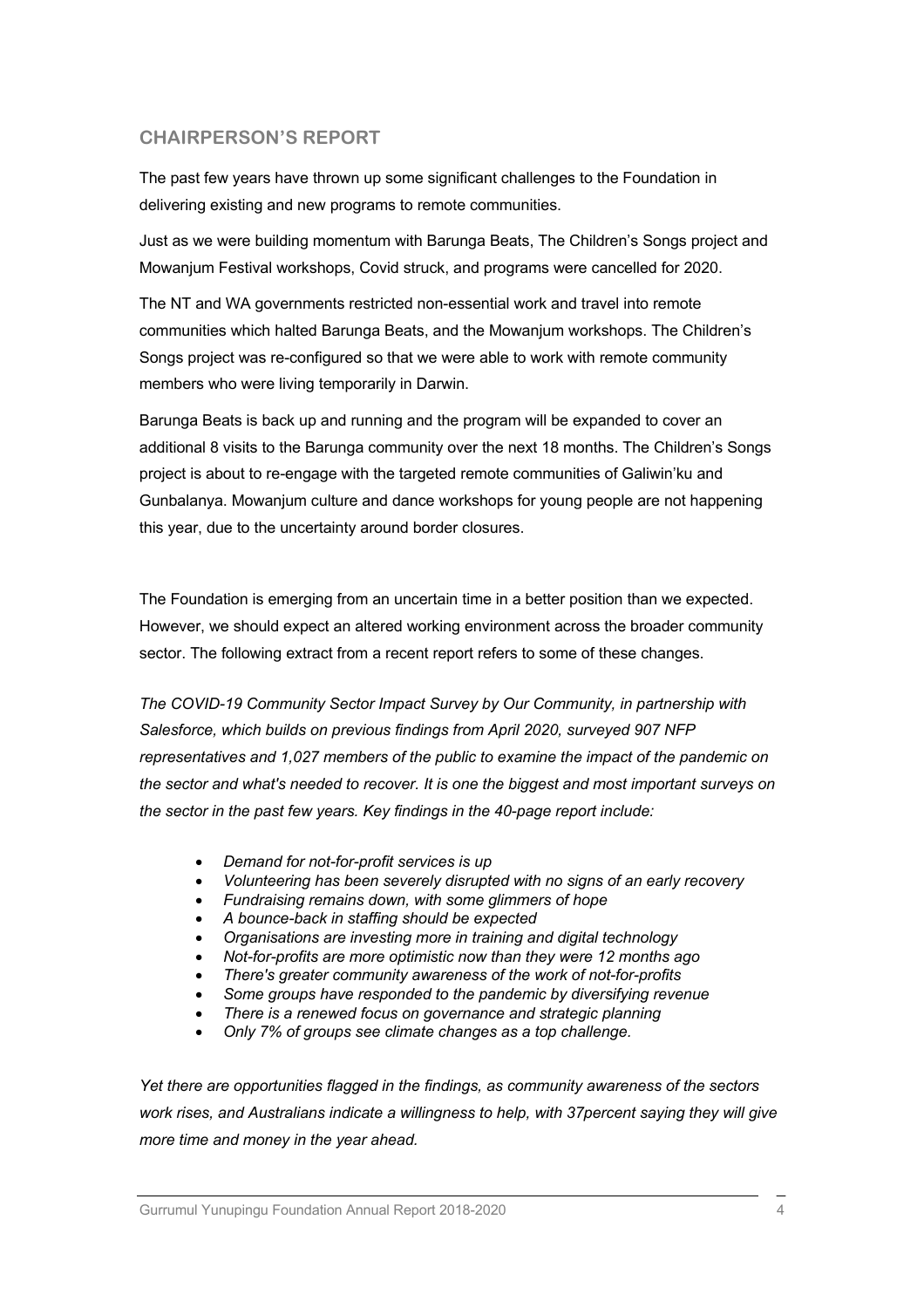However, the Foundation's most pressing need is access to enough funding to build a sustainable operational base for the organisation.

We are looking forward to the future as we believe the most significant challenges presented by Covid 19 are behind us and we can concentrate our efforts on delivering an expanded program across remote communities.

Mark Grose Chairperson June 2021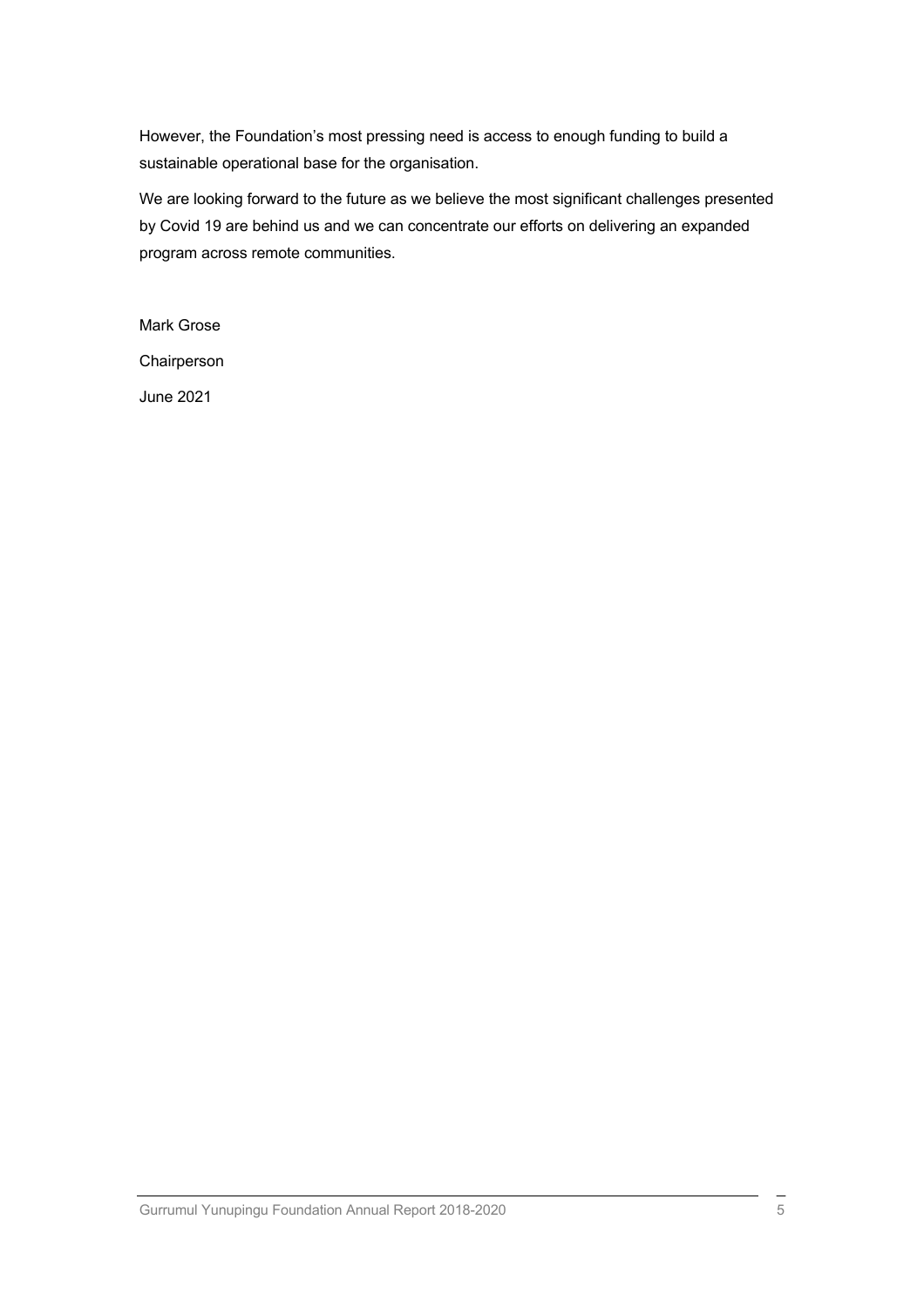## **DEPUTY CHAIRPERSON'S REPORT**

Over the last three years the world has changed in ways that none of us could have imagined. The Gurrumul Yunupingu Foundation, like many other not for profit organisations, finds itself in unchartered territory. However, people's love for Gurrumul and his music is strong, and that is reflected in their continued support.

Despite the restrictions flowing from a global pandemic there has been a steady flow of donations, most of this through the website. The website is the Foundation's major communications tool and continues to attract significant traffic. It is kept in good working order with expert advice from Nico Liengme. Nico provided support and expertise during the developmental phase and continues to use his advanced design and IT skills to keep the site vibrant and relevant.

This is an opportunity to mention some of the other people who work quietly in the background to provide infrastructure and support for the day to day work of the Foundation. They have, all of them, been with us from the beginning

Paul Ryan of Arwana Design provides the Foundation's email service and troubleshoots across a range of areas, alerting the Foundation to issues of security, changes to legislation, ownership of domain name and dozens of other things we need to know about what goes on in cyberspace.

Michele Hughes is the Foundation's Finance Manager. Her hard work, diligence and forensic attention to detail is reflected in smooth, uneventful end of year financial audits.

Because health and safety has been paramount there has been little activity in the arts and cultural program development and delivery area. Travel restrictions, particularly to remote Indigenous communities has, until recently, prevented any face to face activity.

But there is movement at the station.

The Barunga Festival will be happening this year on June 11-13. Barunga has been the performance venue for many of the Foundation's programs and the Beats mob will once again be rocking the disco at the festival.

**Barunga Beats** is arguably the most successful program that the Foundation has supported and helped nurture to date. The program was initially the idea of Ben Andrews, the music teacher at the Barunga School. In 2015, a partnership was formed between the school and the Gurrumul Yunupingu Foundation. The students are involved in musical activity throughout the school year, with the Foundation providing additional workshops leading up to the Barunga Festival. The skills of the young musicians are showcased during the disco, which is a huge draw card for locals and visitors.

Barunga Beats has been featured on the Foundation's website as a specific appeal and donations have exceeded the \$15,000 target. The \$19,000 donated so far will cover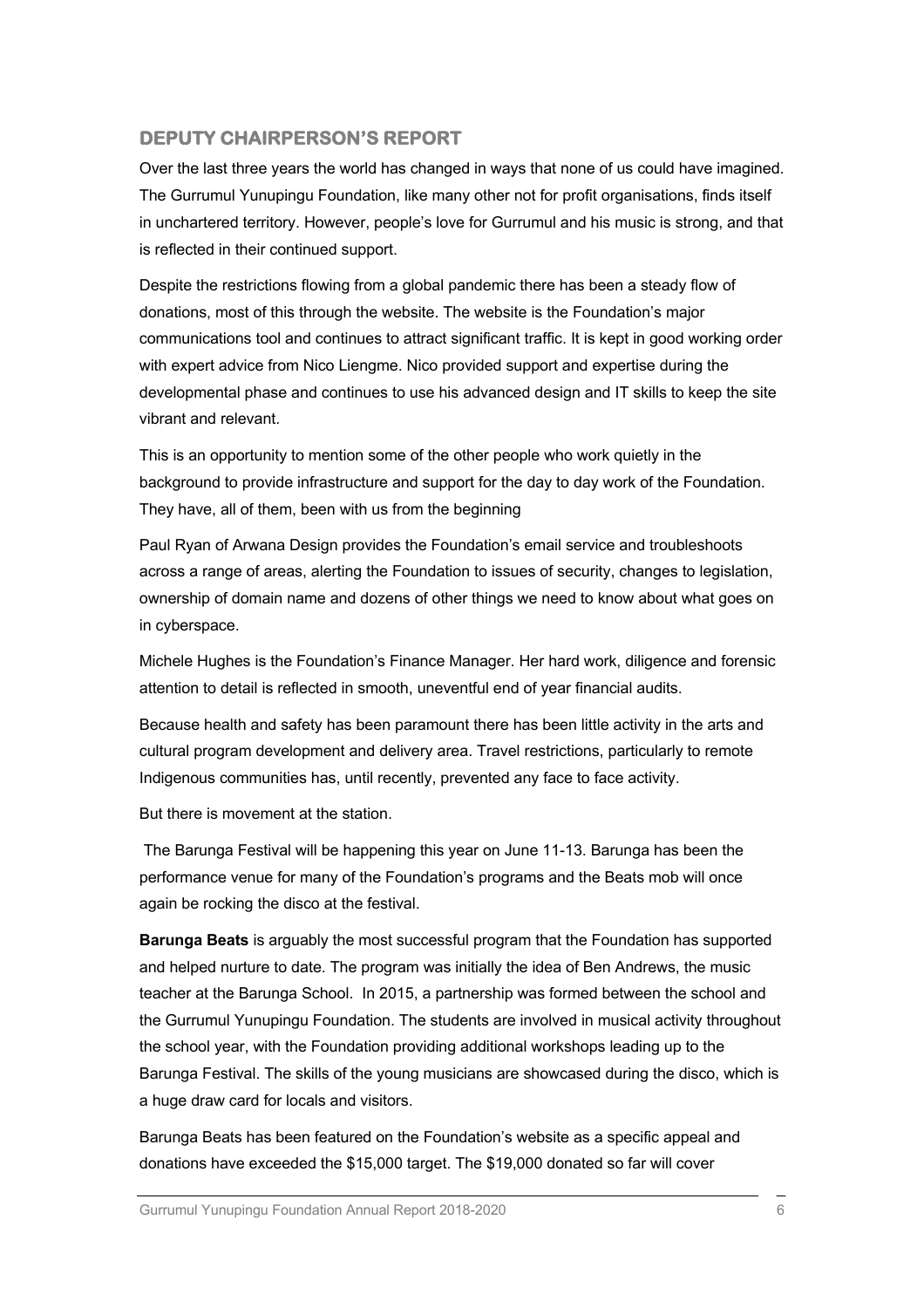workshop expenses for this group for the next two years. We will now shine the spotlight on Children's Songs and feature that as our main appeal.

**Children's Songs** is an exciting initiative in early stages of development. The purpose of the project is to research and record children's songs from a range of remote Indigenous communities. Michael Hohnen and Justine Clarke will be travelling to communities to speak to people about identifying songs, understanding their stories and significance, and gaining permission to record. The overall budget for the project is in excess of \$200,000. Only a fraction of this has been received to date, but enough for work to begin this year.

Finally, I want to thank our current Directors for your patience and understanding and ongoing support of the Foundation.

Barbara Pitman Deputy Chairperson June 2021